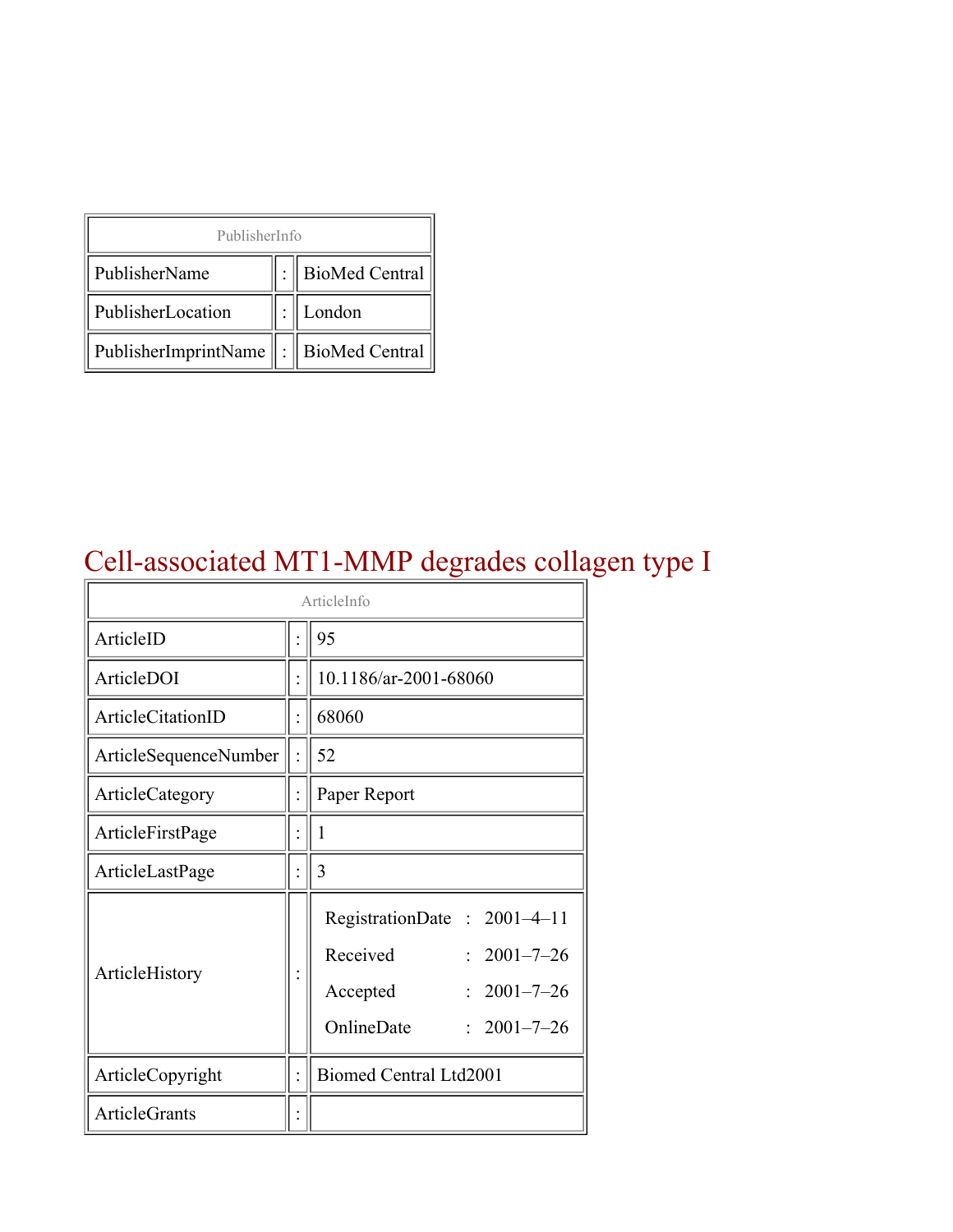ArticleContext : 130753311

#### Willemijn van der Laan, Affl

Aff1 TNO Prevention and Health, Leiden, The Netherlands

#### Keywords

Collagen type I, MT1-MMP

#### Context

Membrane-type matrix metalloproteinases (MT-MMPs) are, unlike the other MMPs, attached to the cell surface. A recognized function of MT1-MMP is the activation of gelatinase A (MMP-2). However, MT1-MMP itself may also directly exert proteolytic activity. The severe defects observed in MT1-MMP knockout mice, mainly bony malformations, suggest an important role of MT1-MMP in collagen type I turnover. Previous experiments have investigated MT-MMP activity using recombinant, soluble MT-MMP. In the present paper, however, a cell culture model was used to investigate the collagenolytic capacity of MT1-MMP attached to the cell surface.

## Significant findings

The results of this study indicate that MT1-MMP is a potent cell associated interstitial collagenase. Cells over-expressing MT1-MMP degraded collagen type I up to four times more efficiently than the control cells. Tissue inhibitor of matrix metaloproteinases (TIMP)-2, but not TIMP-1 inhibited collagenolysis (TIMP-2, unlike TIMP-1, is an efficient inhibitor of MT1-MMP). Collagenolysis was inhibited by ionomycin, an inhibitor of MT1-MMP maturation.

### **Comments**

The findings of this study suggest an important role of MT1-MMP in pericellular collagen type I degradation. In diseases such rheumatoid arthritis, excessive collagen degradation occurs in the articular cartilage and bone, leading to irreversible joint damage. As a high level of expression of MT1-MMP has